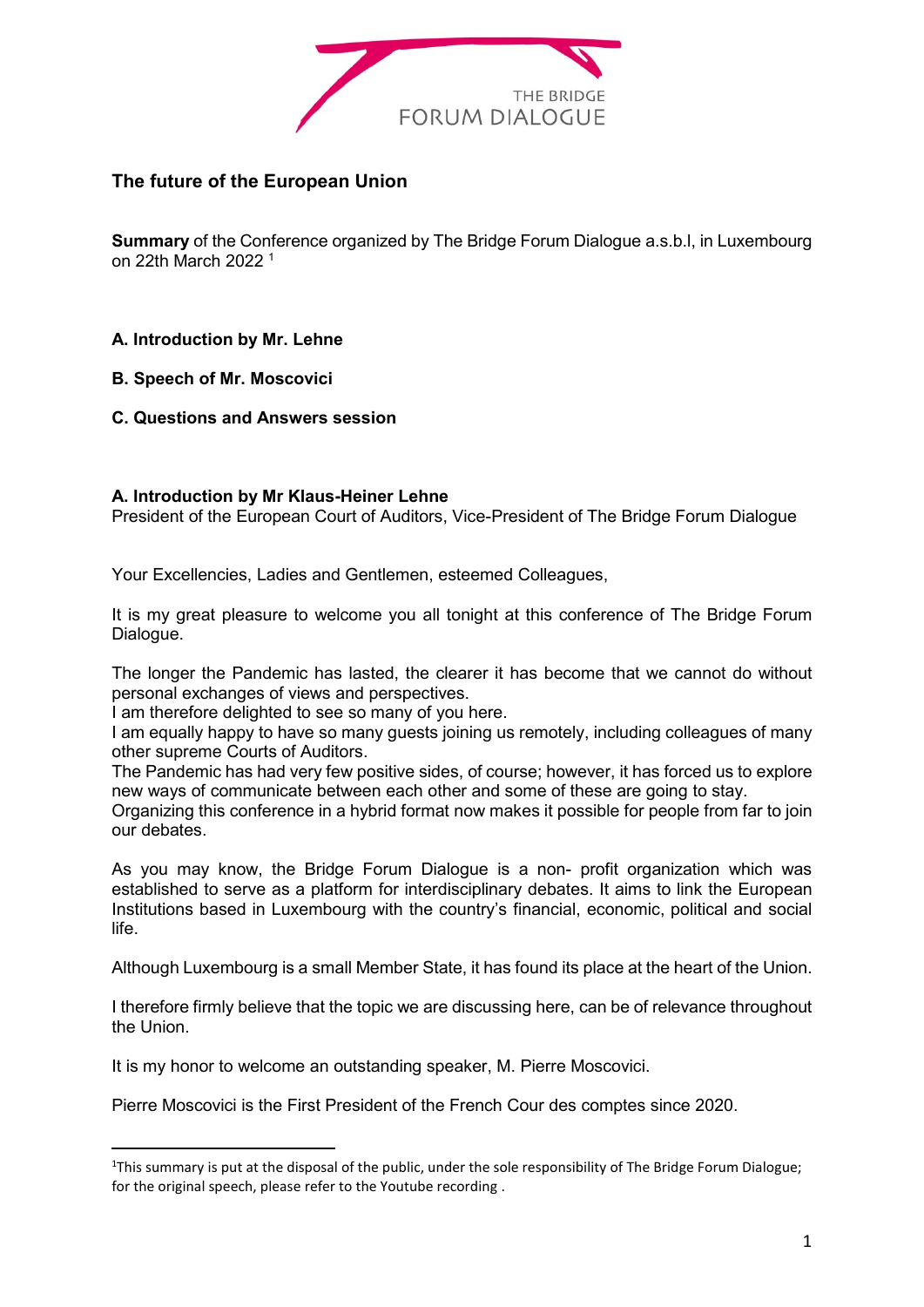

He joined the Cour des Comptes as a junior auditor already in 1984, after graduating from the Ecole nationale d' Administration (ENA).

During almost four decades, he has hold high offices both in France and in the European Union.

In 1994, we were both elected as Members of the European Parliament for the first time. In 1997, he was elected as a Member of the French National Assembly and was appointed Minister for European Affairs.

In 2004, he was re-elected as a Member of the European Parliament and served as one of its Vice -Presidents. He was appointed Minister of Economy and Finance in 2012.

Then he became European Commissioner for Economic and Financial Affairs, Taxation and Customs (2014-2019).

I believe that this extensive experience as legislator and member of governments, both at national and European levels, makes him a very valuable speaker for the topic of tonight.

The future of the Union cannot be discussed without taking into account the perspectives of its Member States. France, in particular, has always been at the forefront of the European integration; it is one of its driving forces.

More and more countries have joined the Union; we are all equal partners. However, some Member States have to pave the way, so that other can join them.

It is clear that Europe needs Unity now, more than ever.

We are confronted with the economic crisis, but we are also victims of an external aggression.

I firmly believe that the Union offers to the individual member States, the only possibility of making their voices heard in a rapidly changing global arena of trade and geopolitics; they would otherwise be marginalized by bigger players, both old and new.

The ideals of the Union are more relevant as ever, especially now.

The Russian brutal invasion of Ukraine is a terrible act of aggression; it is equally a humanitarian disaster for the people of Ukraine.

It also poses a threat to our values of Peace and Security for which our Union stands. The war in Ukraine has affected everyone and everything.

It seems that European unity grew stronger in the face of this threat

Ladies and Gentlemen,

I look forward to what promises to be a stimulating discussion with valuable insights into the future of the Union from someone who made a major contribution to shape it in recent decades.

Pierre, the floor is yours.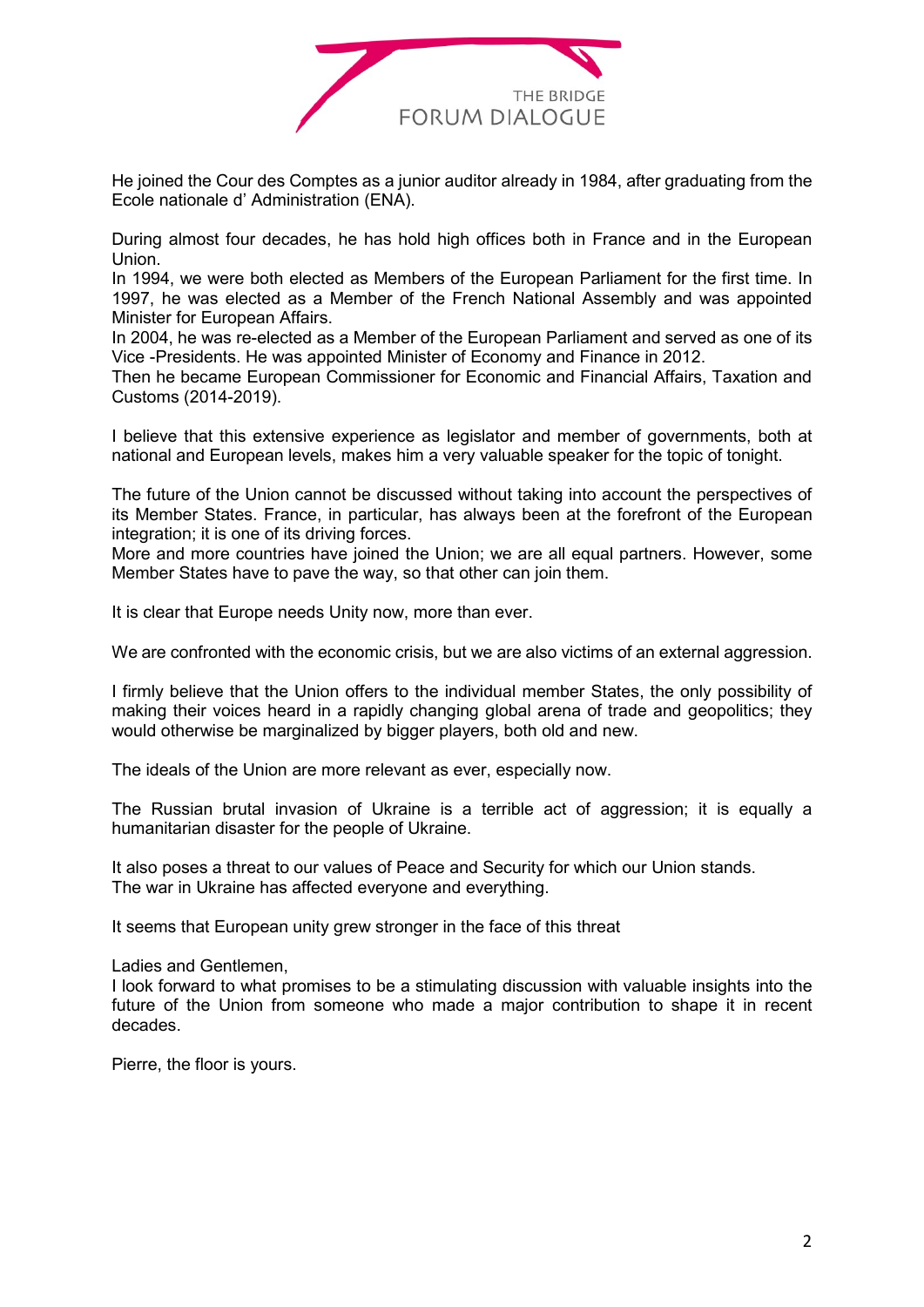

# **B. Speech of M. Pierre Moscovici**

Dear Presidents of the European Court of Auditors and the European Investment Bank, dear General Manager of the European Stability Mechanism, Excellences, Dear Friends, Ladies and Gentleman,

It is my great pleasure to speak in front of you who are involved in the economic and social life in this country and in Europe.

The topic of today is the future of Europe.

I made many speeches about the future of Europe, but Today, this topic is even more relevant, in the dramatic context of the war in Ukraine.

# **The Ukrainian war: an attack against Europe and its democracy**

The war has created the most crucial challenge for the EU, leading to its unprecedented reaction.

# **Crucial challenge**

I always define Europe as a house of freedom and democracy.

The war is a threat to our Union and to our democracy. We are under attack. By invading Ukraine, Russia is violating the international law and the Ukrainian sovereignty, but it is also attacking us.

My first thoughts are for the suffering of human people.

Here, in this comfortable place, we must always remember how much the Ukrainians are suffering.

The images we see and those we don't see, reveal to us crimes that must not be forgiven.

We have to show our determination

Being in Luxembourg today, I remember how your country has been at the center of the European integration through the intervention of many personalities and the actions of the EU institutions established here.

I remember the numerous meetings I did attend in the opposite building, in my capacity of national Minister for seven years and as EU Commissioner for five years.

Among the founding fathers of the Union, I will mention Joseph Beck, Prime Minister of Luxembourg, who made a decisive contribution first for the Benelux Union, then for the European Coal and Steel Community; later he took part in 1955 to the Messine Conference, paving the way for the European Economic Community.

This country should also be proud of my old friend Jean-Juncker as of his predecessors, having served as great Presidents of the Commission.

We must never forget that Europe is not a given and never will be.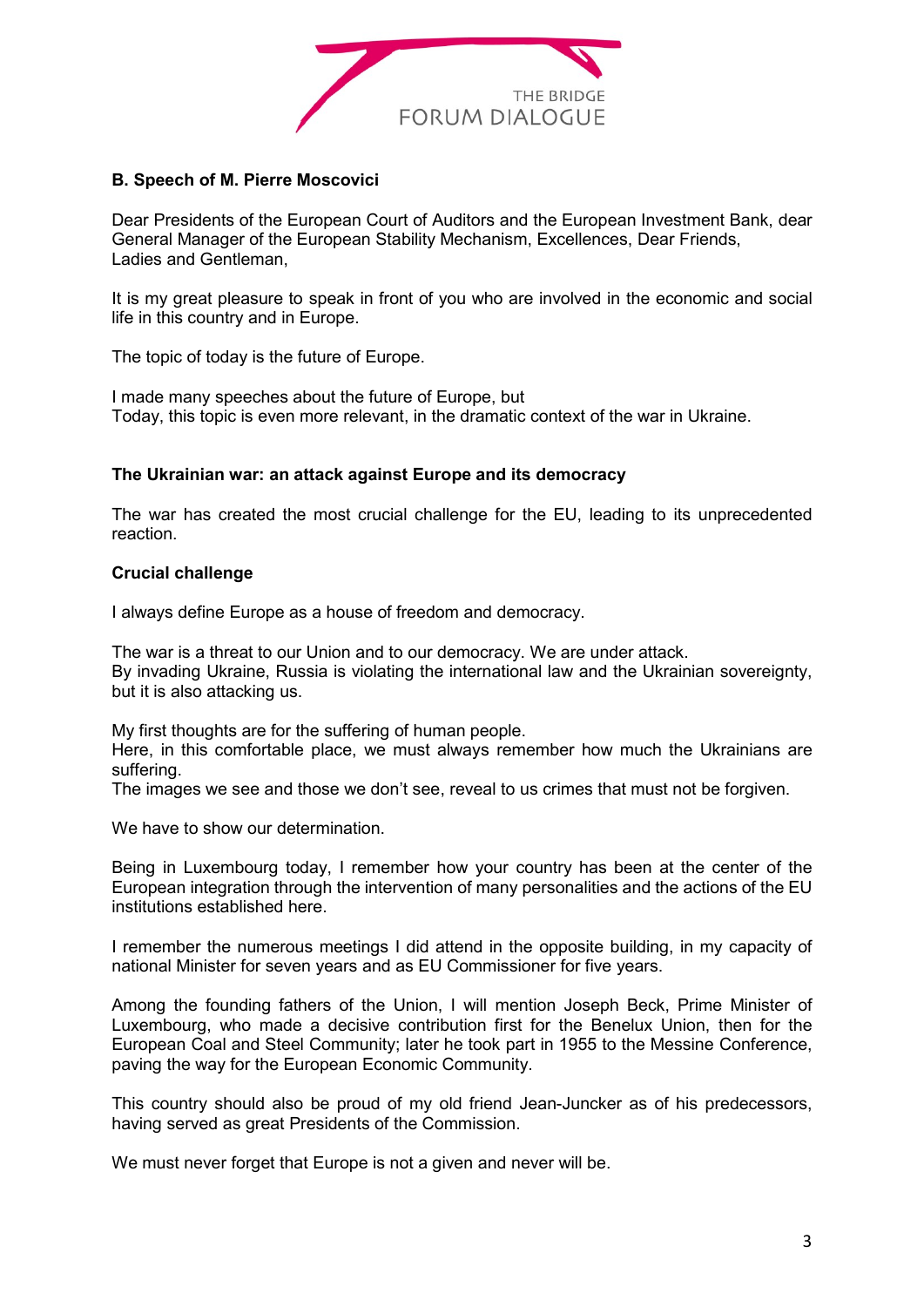

We must collectively be careful to protect this unique construction and its values, not being shared all around the world

Peace is one of the funding principles of the EU, even if the youngest of our citizens tend sometimes to forget it, since they always lived in peace, until the  $24<sup>th</sup>$  of February 2022.

We had three wars between Germany and France for 70 years: the German-French war in 1870, then the First and the Second World Wars.

The war is raging today not at the doorstep of Europe but within its borders. It reminds me this sentence of a Romanian author (1973): "In Europe happiness ends at Vienna".

The tension created by this war is a major source of destabilization.

The Ukraine crisis is very specific, it marks a further step in this" polycrisis" we are living in since many years. We have indeed been through many crisis in recent times, the financial crisis, the Greek crisis, the economic crisis, the health crisis, and now the military crisis.

Now, our democracies are under attack.

The crisis in Ukraine is today the main challenge for our Union. It is a crucial for the future of Europe and the future of democracy

# **EU reaction**

The invasion has led the EU to strongly react.

It may be said that Europe did not react properly to some of the previous crisis but Europe can learn from its past mistakes.

But now, we must be proud of the quick and effective European reaction, commensurate with the severity of the crisis.

The date of 24 of February 2022 will remain a turning point in our human history.

Since 1990, we have been living in the collective sentiment of perpetual peace. We had the impression, with the end of the cold war, that peace was becoming a common value, widely shared.

(-addressing the President of the European Investment Bank, Mr W.Hoyer –) : you will remember , Werner, what we did together for the enlargement of the EU.

Some had doubts about enlargement.

I think we were right to enlarge the Union.

Things are sometimes complicated indeed, with for instance, the respect of the rule of law or the Hungarian position, but we had the duty to act. I am proud of it, comforting our common security.

Some may say, it is your fault, you decided to admit countries in NATO and in the EU. In fact, we had to accept them in the EU and NATO.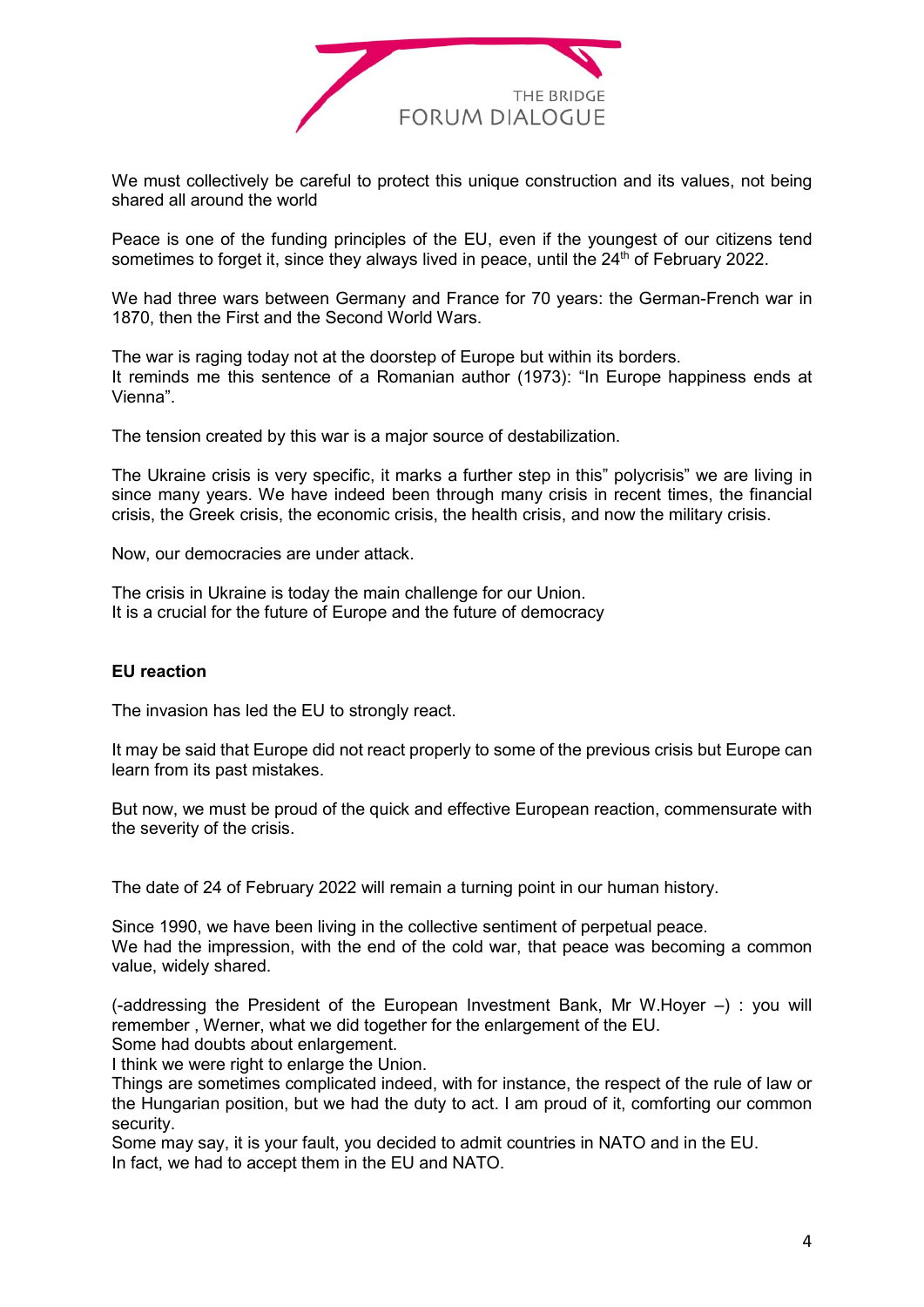

If we had not, we would be closer to the war today; let's also imagine how these countries would felt now abandoned.

The war has disastrous consequences.

Already more than three million people fled as refugees, it may grow to ten million people moving inside the EU.

It may be part the strategy of Poutine to push people to leave their country in order to put more pressure on us, the Europeans.

Nearly a third of the Ukrainian population needs a lifesaving assistance.

Some decisions were not easy to take together, but we managed to overcome our differences of interests. Each decision was taken by outstanding majorities.

The EU has already decided to welcome the displaced persons for at least three years, with access to housing, education, medical care and work. The Directive was implemented by the Member States.

I am proud of that, bearing in mind some remarkable speeches of Ms Merkel in 2015-2016. When we are confronted with such drama's, we have to be open and reactive.

We are providing health, food and other forms of assistance, including for the first-time military assistance to Ukraine.

We have to use all the available means to stand with Ukraine.

Russian aggression is a direct attack on our democratic regimes.

We will have to live with this confrontation between liberal democracies and autocratic regimes for quite a long time.

I don't know if there will be a new cold war, but this confrontation is there to last.

After this war, we won't go back to the relations existing before. We are entering a new era.

"History is tragic" (Raymond Aron).

Who knows what the next step of this fight again democracy can be?

The EU is facing a severe energy and economic crisis. The war is expected to affect negatively both the inflation and the growth rates. According to the OECD, there will be more hunger and food insecurity in the world.

NATO emerges stronger and more necessary than ever.

Supporting our allies in Eastern Europe is our duty. We have to reinforce our common European defense, as European pillar of NATO, or otherwise. We should do this in a NATO context. We cannot be totally independent on both sides of the Atlantic. We are interdependent.

# **China-US-EU relations**

Some consider that China may follow the Russian path, with aggressive targets as for instance Hong Kong or Taiwan.

Others, like me, have a more optimistic view, believing that China is not in the same situation as Russia.

China, indeed, is not Russia. It is a global power.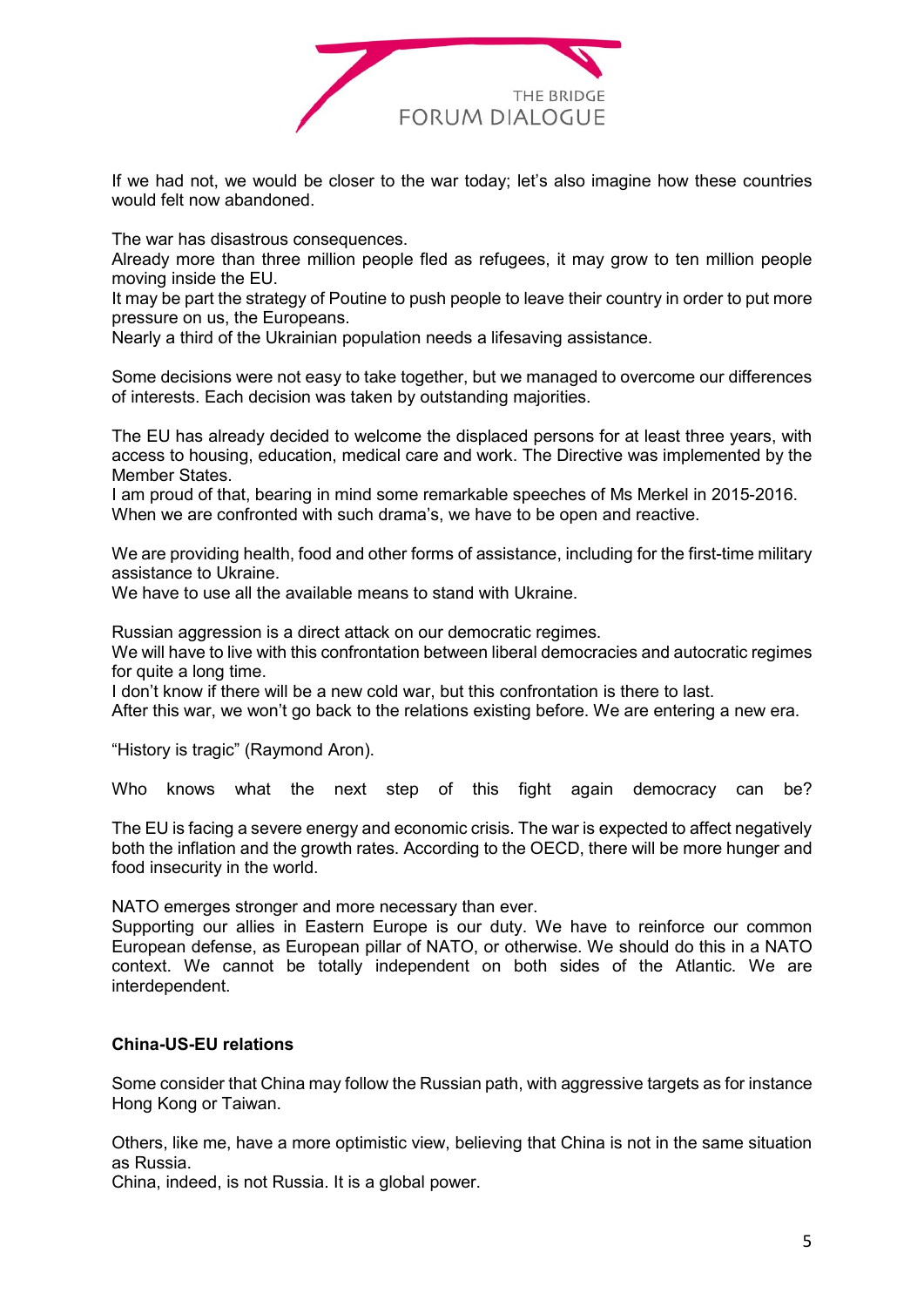

Russian GDP is comparable to Spanish GDP, half of Italian of French GDP, even if it is a major provider of energy and raw materials. It is a military power, with nuclear capacity.

China abstention in the UN vote on sanctions is characteristic.

China is a world power; it cannot live without globalization, in autarky. It has to be cautious. Western sanctions lead to a rapprochement between Russia and China, however: will Russia accept to be totally dependent on China ? will China always accept to back Russia. These are open questions.

# **Sanctions and economic aspects**

We are at the start of a new economic war.

The first challenge for us is to respond collectively to this crisis.

Europe is already facing high increases of energy and wheat prices. Commodity prices are rising sharply. The crisis affects inflation and growth. There will be more supply side effects, some bottlenecks. Food and energy insecurity is looming.

We are reducing our dependance vis a vis Russian gas and oil.

We took severe sanctions against Russia. Oligarchs have been targeted. We imposed visa restrictions to many officials. We prohibited access of Russian aircrafts. Most sectors of Russian economy are targeted. Deposits with central banks were seized. Some licenses for Russian propaganda companies were suspended.

Such decisions were not easy to take. Notwithstanding our divergences of interests, we managed to act together.

Each decision was taken by remarkable unity.

I think at our German friends who decided to change their energy policy vis a vis Russia.

We don't know yet what will be the concrete effects of the sanctions.

The risks of default on Russian public debt is increasing.

I am convinced that Europe, having learned from its previous mistakes, will be able to respond to the challenges ahead.

#### **The way ahead : two components :**

- **Towards a European political Union:** 
	- **Strengthening our Union, including the Economic and Monetary Union.**

**Towards a political Union**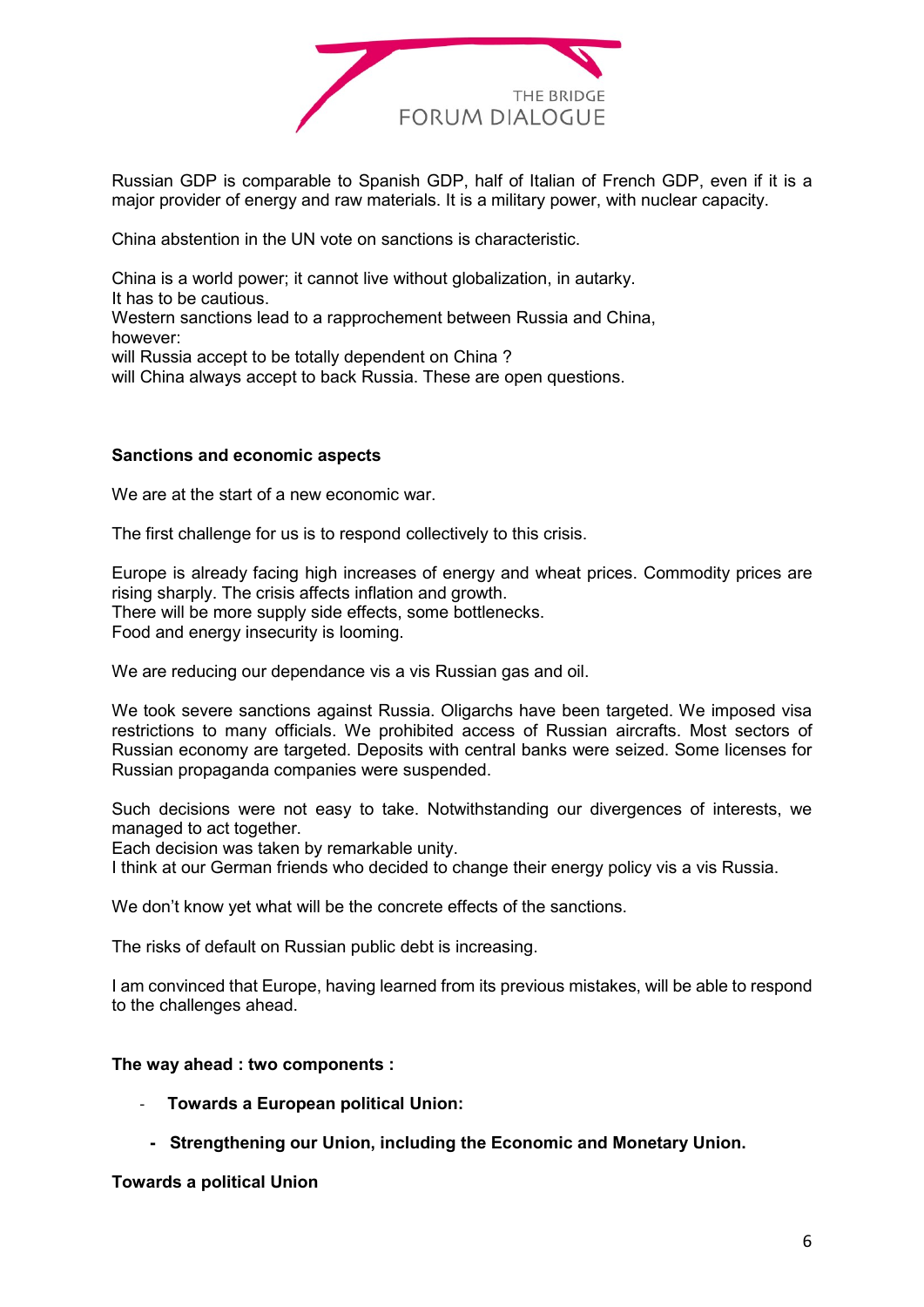

We must seize the present events to build a genuine political Europe, with at the forefront ecology.

How can we become a geopolitical power?

"Never waste a good crisis" (W. Churchill)

We are not accustomed to become a global power. So long we are not a global power, we are just a collection of nations-states. remaining divided. Our unity is our strength.

The truth is that we never decided to build a European political power, to become a genuine global power.

We should be lucky no to have any more Donald Trump, but Joe Biden as US president, ready to improve the US/EU relations.

We need to become truly Europeans, thinking ourself as a "power" (J-C Juncker) even a "geopolitical power" (U. von der Leyen).

*Towards an Union of Security and Defense.*

After the failure of the European Defense Community, we put the subject at side. Later on, we have made some progress but we need to go further, developing our autonomy and our defense industry.

We still have to bring together as many States as possible, ready to join the European Defense, as Denmark is now prepared to do by launching a referendum.

The first step is to strengthen our common defense, in coordination with NATO and the USA.

# *Institutional aspects*

We need to changes rules not adapted to the new objectives.

In particular, we must progressively remove the rule of unanimity at the level of the Council, replacing it by qualified majority, in particular for social issues, foreign affairs and security, as well as tax issues.

It may be easier at the level of eurozone.

When there was an agreement between the Chair, the Commission, the ECB, we could decide rapidly.

When I was at the Commission, I never saw a veto in the Euro Group.

# *EU enlargement*

I am in favor of a 35 Member States Union.

We must be open.

We are approached by various countries are knocking at our door, like Ukraine, Georgia, Moldavia.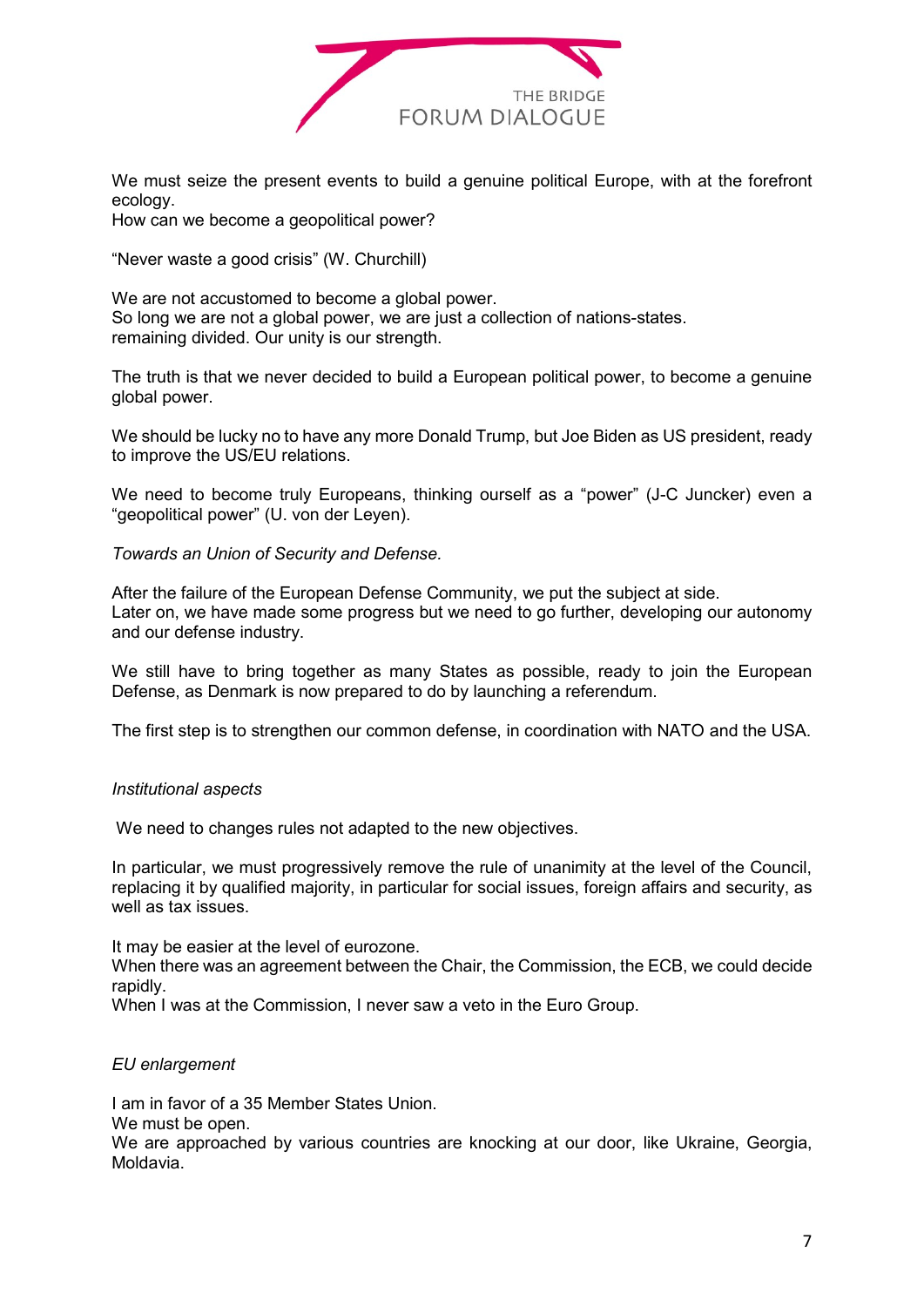

In particular, we should improve our relations with the Western Balkan countries, not rushing to accept them as EU Member States but strengthening our cooperation with them, pending their future membership.

The idea of a multispeed Europe, with, at its heart, the eurozone; deserves to be considered. There is no question of excluding our eastern European friends.

The larger Europe will be, the stronger should be the center, which appears to be the euro zone, to be strengthened.

How to get there?

#### **Towards more solidarity, sustainability, Energy Union and Fiscal Union**

We need to improve our public governance. We have to review some of our rules which are outdated.

We have made mistakes.

We had huge problems in responding to the financial and sovereign debt crisis.

However, we have learned to react more quickly and effectively.

Confronted with the Pandemic, Europe reacted forcefully with measures like the EU Next Generation Fund.

This allowed for instance a rapid recovery of the Italian economy.

Is it a Hamiltonian revolution? Not sure, but it is a remarkable precedent.

We need more solidarity.

The response to the Pandemic was exemplary. We succeeded ten years ago to create the European Stability Mechanism (ESM), that has proved to be an effective instrument of economic solidarity.

The idea of support to the Member States was already present in the Juncker Plan.

The War in Ukraine reveals our capacity to react quickly and forcefully all together.

We succeeded to borrow together. We acted through loan but also grants*.* The amount of the plan is significant.

#### *European Energy Policy*

Energy independence and sustainable energy are two faces of the same coin

We need to proceed to a strategic review, to achieve our energy independence and rebuild our reserves.

We are under inflationary pressures and diminishing growth.

Energy prices have suddenly doubled.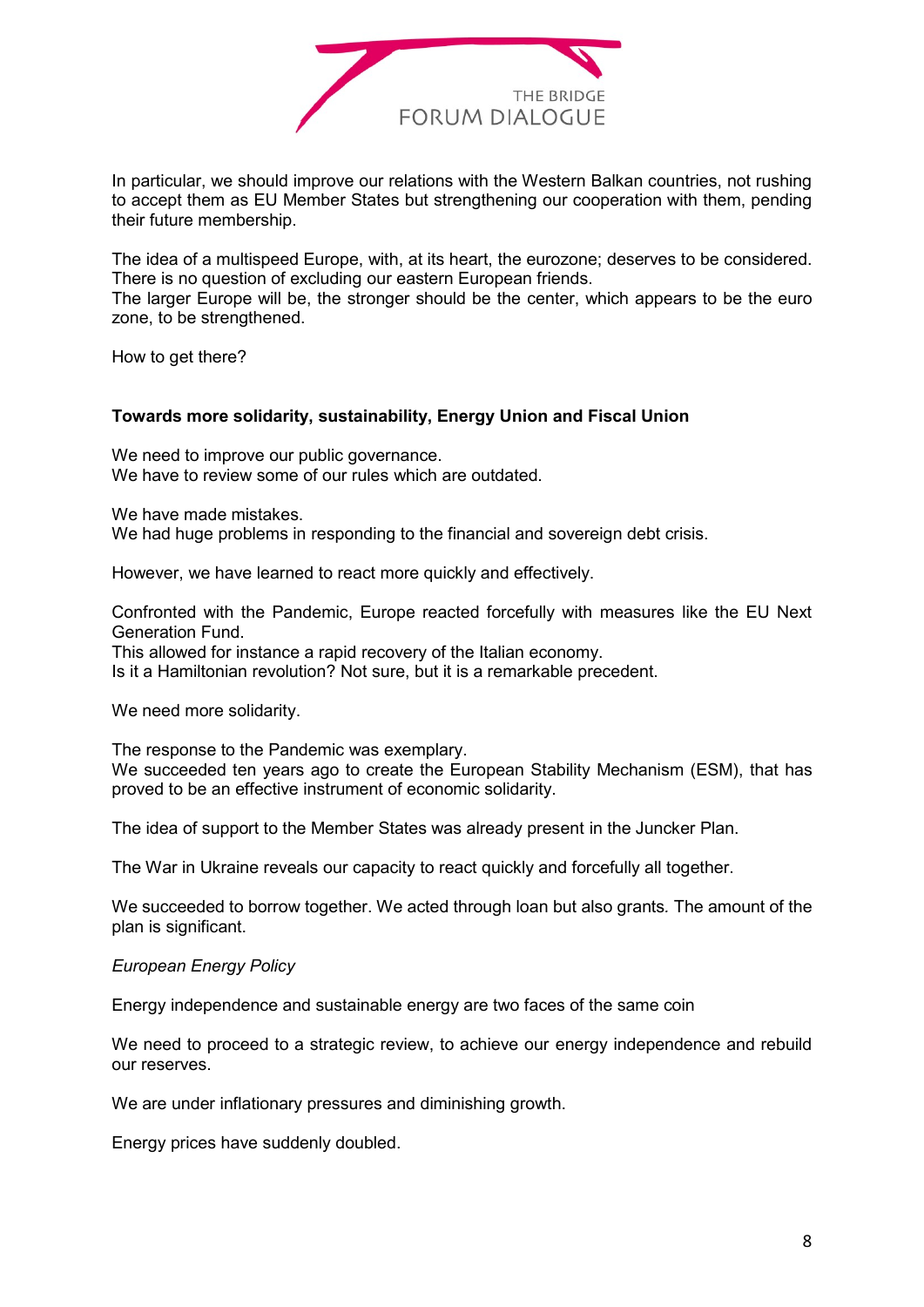

The Commission is preparing new measures aiming at strengthening the resilience and replacement of oil and gas by other sources of energy. Russia accounts for 11 % of oil and 60 % of our gas supply.

We can respond to these challenges if we react adequately in the new environment.

*Better Economic governance.*

In the past, we made mistakes.

We spend ten years to resolve the Greek and financial crisis, but now we speak with one voice in the Ukrainian crisis.

We need to proceed to structural reforms.

We need more common investments.

The role of the European Investment Bank (EIB), as major investment bank in the world ,will remain crucial.

If we add the national plans to the EU recovery plan, their combined amounts are more or less comparable with the level of investments in the USA.

The success of the EU next generation should lead us to set up a real EU budget with own resources

Jacques Delors pleaded for Eurobonds already in 1992.

We need rules, we cannot be left to market forces, but we must reform these rules, increasing their quality.

Some led to contracyclical effects and recessions.

The Stability and Growth Pact (SGP) should be adapted to the situation of each country with more tailor-made rules, especially at the level of public debts in the context of the new monetary policy, with the promotion of investments in particular green and sustainable investments.

We have to improve public governance, also at the level of the eurozone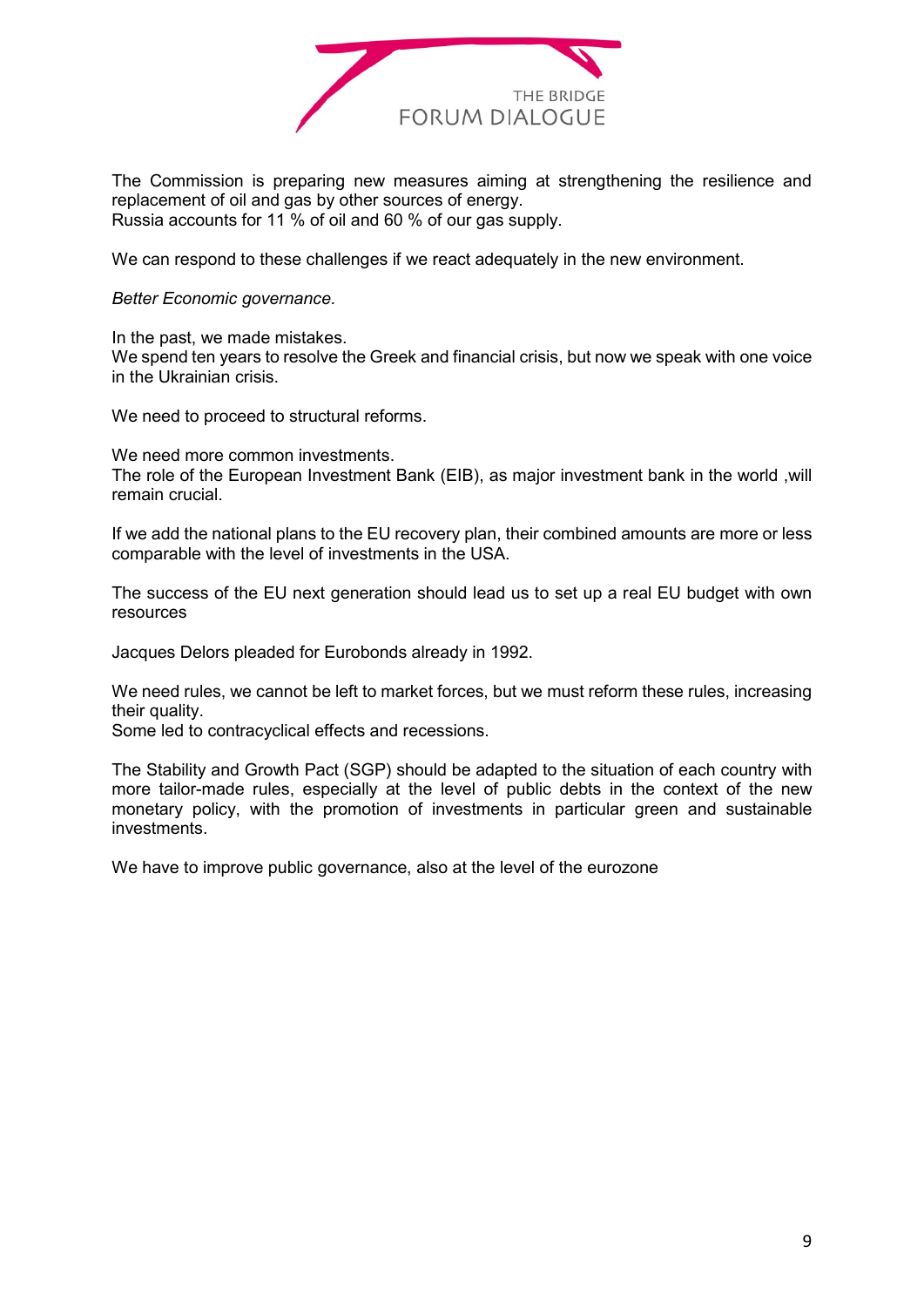

# **Conclusion**

We have a moral duty, even if we are not at war with Russian people, to use all the means at our disposal to stand by this invaded country.

We must defend our basic values, endangered by this war. If not, there will no future for our Union.

It is time for Europe to adapt to a new era. We must forge a new consensus, based on multilateral action and the building of an Europe that speaks a language of power.

It is a question of survival.

If not, it would be the end of our Union.

"Europe will be made in crises and will be the sum of the solutions brought to these crises." (J.Monnet, founding father of our Union)

As a convinced and dedicated European, I can only wish that our Union will proceed to such reforms.

Thank you very much for your attention.

#### **Questions and Answers session**

1.

.

*Almost twenty years ago, at the time of the failed draft EU Constitution and the not very successful Treaty of Lisbon, you expressed some pessimistic views on the future of Europe.*

*Now, you seem to be more optimistic.*

*How to reconcile a strategic autonomy for Europe and a strengthening of NATO? Why did we not build, thirty years ago when the USSR collapsed, a European space from the Atlantic to Vladivostok, thus including Russia ?*

Yes, twenty years ago, with the failure of the EU Constitution, there were good reasons to be pessimistic.

Today, I am indeed more optimistic.

We learned a lot from our mistakes in the past, as during the Greek and financial crisis.

We have a better institutional environment. Look for instance at the ESM, created as a consequence of the Greek crisis.

This is evidenced also by the Covid crisis.

It does not mean that the way ahead will be simple and that we will easily adopt the necessary reforms.

We have a lot of challenges ahead of us.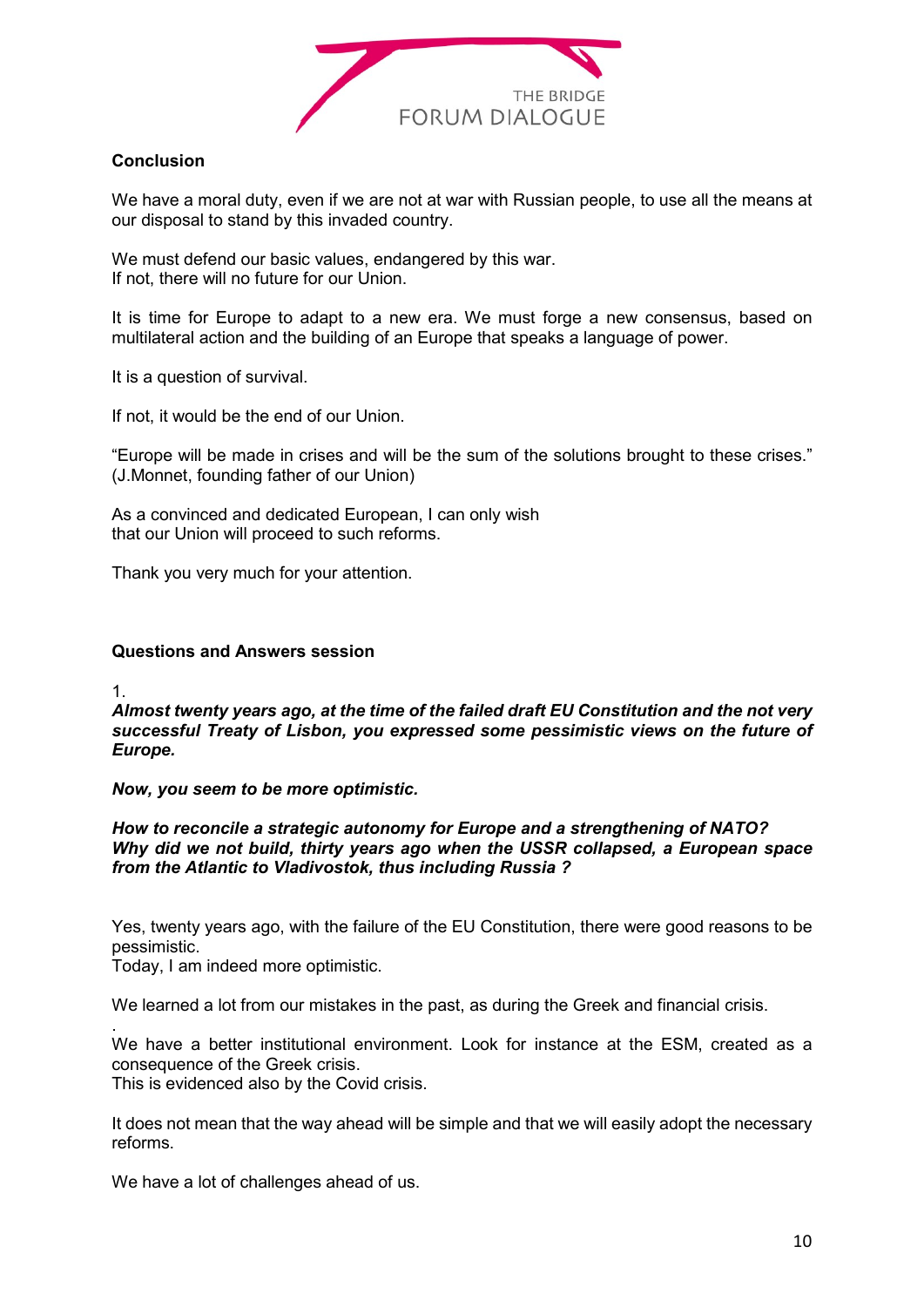

Some consider that we make mistakes by the enlargement of both NATO and the EU. I disagree.

We were right to admit Eastern countries in both the EU and NATO. It was a way to protect ourself and built a broad community.

About NATO. I don't see a contradiction between NATO and European Defense. We cannot have a truly European Defense, without NATO. We must develop both. They are complementary.

# *2. Wich relationship with Russia:*

- *- with the authorities?*
- *- with the people?*

Russia has the nostalgia of the former USSR.

We must discuss with Russia but keeping our own values. We try to have a diplomatic solution.

How to address Russian citizens beyond our political actions?

How can we incite young Russian people to join more interesting projects that those proposed by their own country?

We are not at war with Russia, surely not with Russian citizens, but we can't be naïve In the 1990 s, maybe we made mistakes in our relations with Russia. We must inform Russian people. We missed this point earlier. President Mitterand proposed to create a confederation; it appeared strange at the time, but

it may be reconsidered.

# *3. Changes of the budgetary rules?*

Treaty changes are welcome but are complicated. There is not much appetite for a revision of the rules.

At least their implementation could be reviewed. The rule of 3% GDP for the cost of national debt makes sense, but is not achievable in a near future.

This can also be said for the ratio Debt/GDP but such criteria cannot be operational in the short term. The more indebted you are, the more committed you should be to correct the situation.

# **4 .EU relations with Turkey**

Turkey cannot join the EU for the moment. In the past, there as an agreement to invite Turkey to join us. Accession is not anymore on the agenda.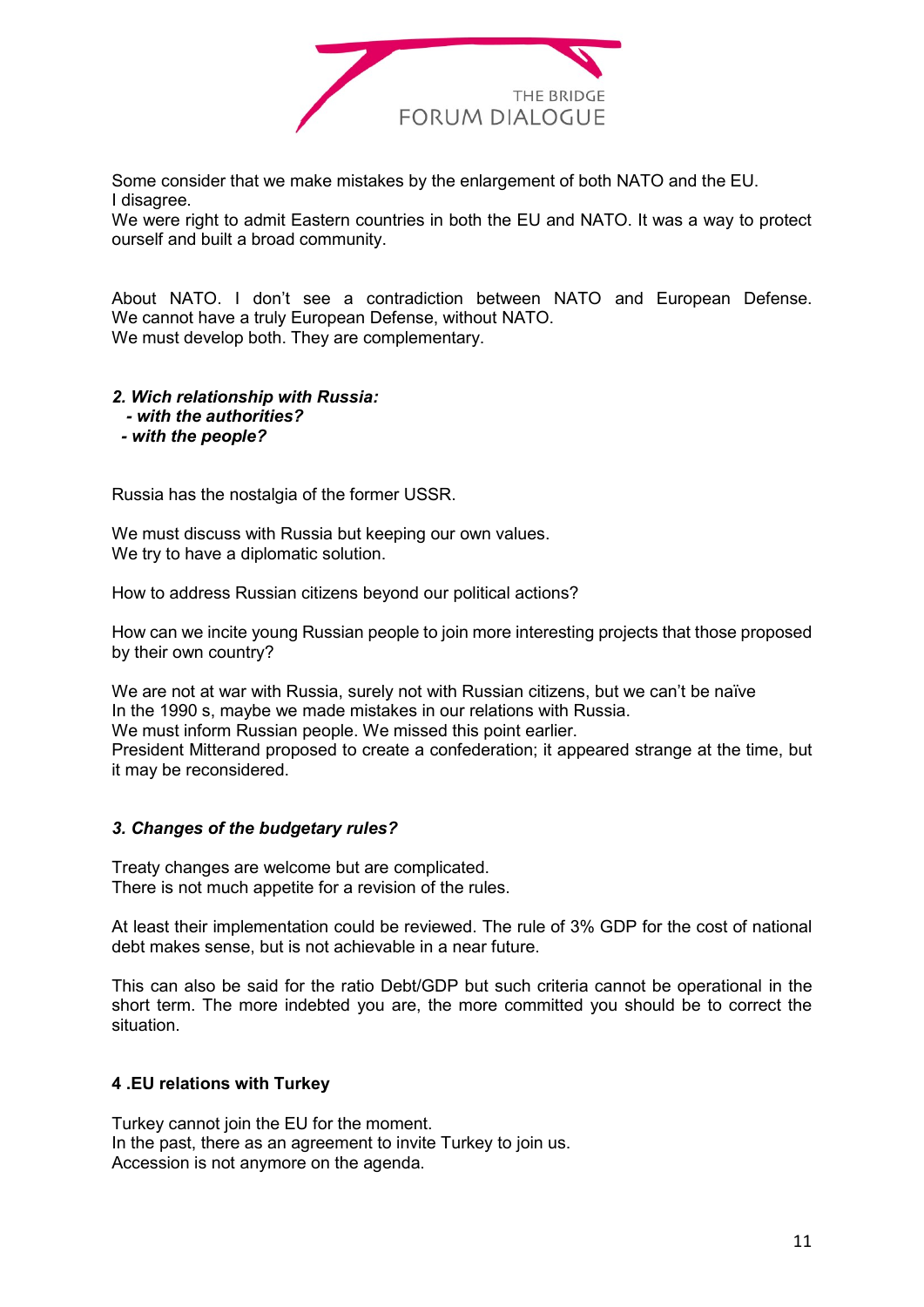

There are now many problems between the EU and Turkey.

We should continue our dialogue with such an important partner, so close to Europe. Let us not break with them, they could be a part of the solution even for the present crisis.

# **What should Europe do in order to promote innovation and digitalization ?**

It is a part of the efforts and investments we have to deliver.

# 6**. What are the most dangerous obstacles for the future of the Union?**

My answer is that weak institutions and intra -European division remain the biggest obstacles.

We should reinforce all the Institutions: the Commission shall become a geopolitical body; I believe in the fundamental role of the Parliament; the Council should not decide anymore at the unanimity for certain matters.

We have to redefine the role of EU Institutions in crisis time.

Division is the second obstacle.

**5**.

We need to build the future of Europe.

# **6. EU budget; own resources and taxation issues**

**40 years ago, own resources were more important than now; it is paradoxal. What can we expect from the EU in the field of taxation? Large companies can escape taxation more easily than SME's.How do you see the practical way to increase the tax income in the EU budget ?**

I understand how sensible are the taxation issues. Taxation is never popular: EU taxes are perceived as additional burden.

We need to select the best taxes in order to use them as EU own resources.

Some companies don't pay taxes in some jurisdictions.

There is no level playing.

As Commissioner, I could not propose a common taxation of energy for instance.; there was no agreement, even within the Commission.

Now we need to finance the Green Deal, this is a new challenge we cannot avoid , but how to compensate the EU support with new resources ?

Various possibilities do exist, among which: digital taxes, corporate taxes or environmental taxes. We know that discussions are pursued within the OECD, with two pillars: distribution among States and minimum level of taxation (15%).

We must seize the opportunities in the present circumstances.

I was in charge of taxation in the Juncker Commission. I could make some progress.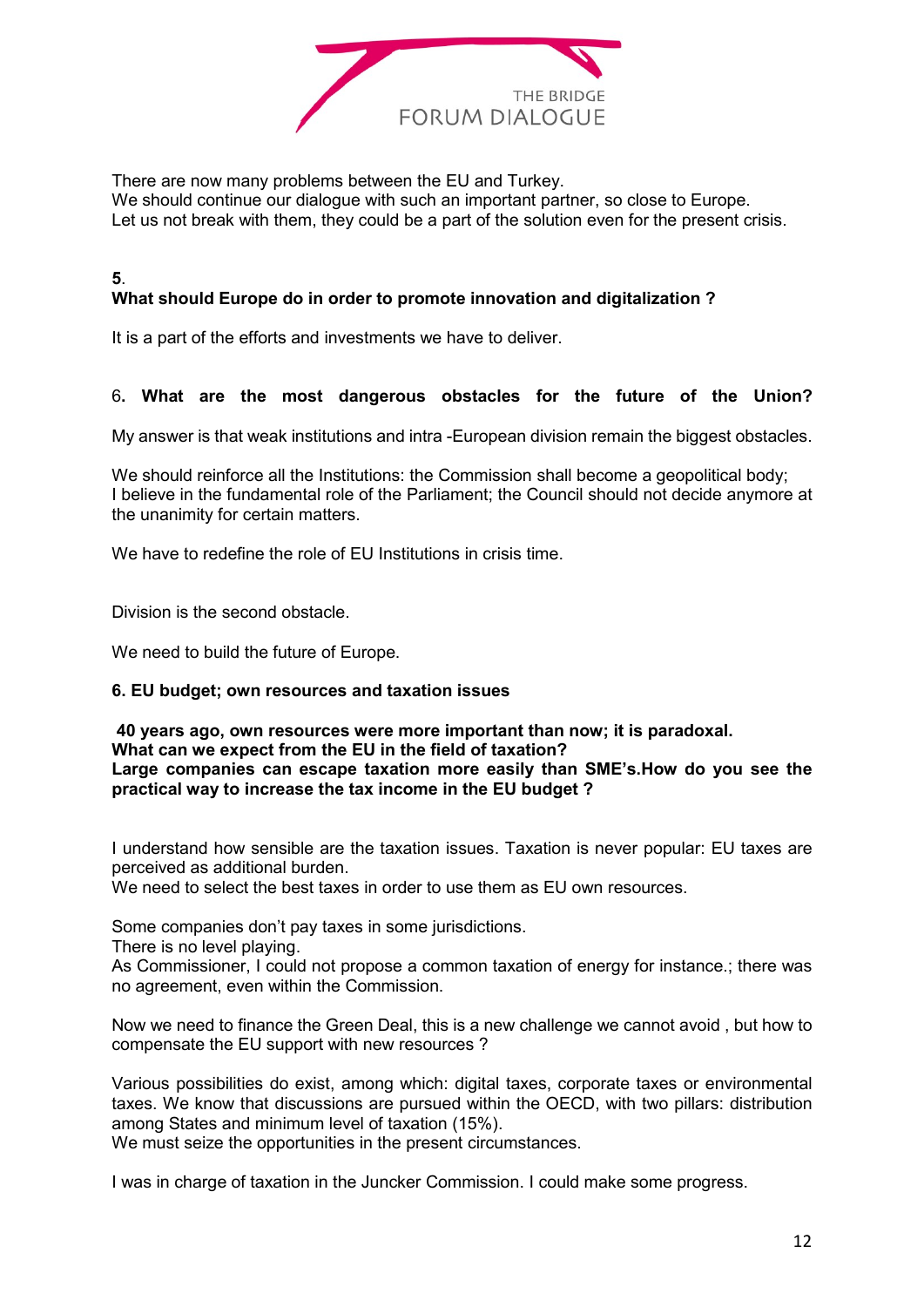

My recommendation to my successor as EU Commissioner for Economy and Taxation is simple: don't spend time; speed up, take any opportunity.

# *7. Which EU contribution to the reconstruction of Ukraine?*

Probably too early to decide now.

We might create a EU Fund but there are various possibilities.

#### *8. French nuclear force and veto power at UN Security Council*

#### **What about French atomic weapons and its sea and veto right at the UN Security Council ?**

Under Mitterand, it was agreed that the French nuclear should also protect its partners, like Germany.

So long EU is not similar to a State, it is not possible to transform the French seat into a European one.

It is not a question for now, but for the future when Europe will be recognized as a geopolitical power ?

# 9*. Actions in the field of energy, with two specific issues:*

#### *German reluctance vis a vis nuclear energy Reduction of consumption*

It is an asset for France to have nuclear energy. President Macron decided to have a new investment plan, taking into account adequate security measures.

What can we do ? Diversify our sources and reduce our consumption altogether.

# *10. Relations Europe-Africa*

There is a lot to be said.

*.*

For us Africa is absolutely decisive, economically, socially or strategically.

It has a high potential of development.

This is not a matter of colonial nostalgy. China invests massively in Africa. Russia is present, even military as in Mali.

Do we, Europeans, do enough? The answer is no. We should also invest massively.